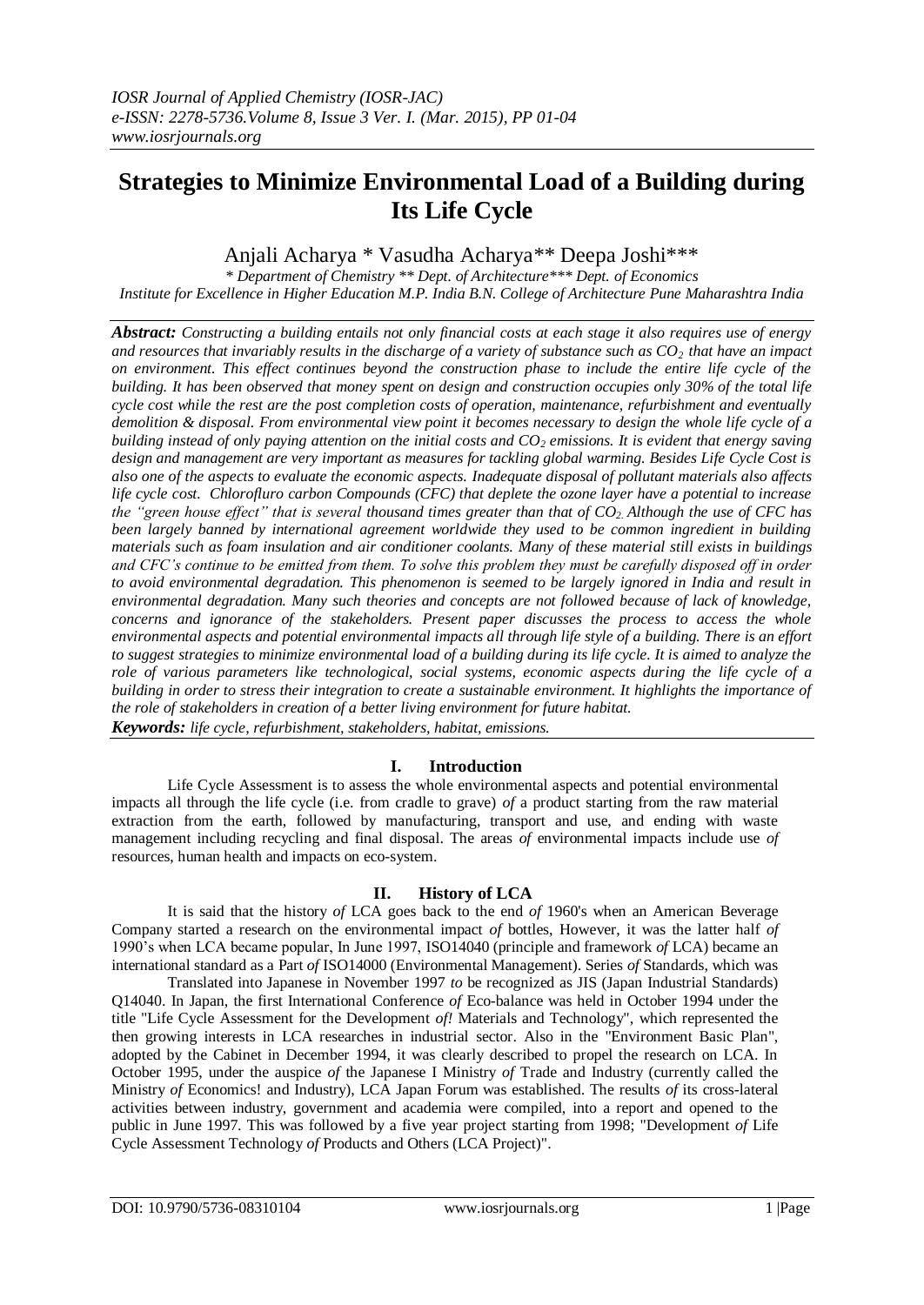## **III. Approach to the building energy-environmental evaluation**

At the beginning, the design methodology needs to define meaningful outputs that allow evaluating the performance level of the building to be analyzed. With regard to energy-environmental building evaluation, it is necessary to analyze and quantify each form of

Energy consumption, by calculating and investigating the following: embodied energy consumption and extrinsic (operative) energy consumption.

In parallel with the analysis of these two fundamental indicators, it would be appropriate to perform a cost evaluation that, as far as this research is concerned, was only roughly referred to at theoretical level. With regard to the embodied energy consumed by a building, an LCA analysis is necessary, aimed at defining a potential energy environmental impact of building materials, components and systems throughout

Their whole life cycle. The fundamental variables correlated to the building embodied energy-environmental impact are the following:

- o The embodied energy comprises all the energy used for transporting and transforming rough materials into building elements, including all the energy contained in the raw materials usually employed as energy sources. Together with these energy forms, also indirect consumptions must be considered, related to use of fuel and energy for manufacturing, transporting and transforming raw materials.
- CO2 emission is the common standard indicator used to assess the earth global warming or greenhouse gases. Greenhouse gases emissions are strictly linked to energy consumption occurring during the production and transformation of raw materials. Instead, with regard to the building extrinsic energy consumption, it is necessary to calculate the energy used during the building's operation.
- $\circ$  The fundamental variables correlated to the analysis of the extrinsic energy consumption are:
- Power and fuel consumption, the former expressed in kWh, the latter in natural gas cube meters; they represent the basic evaluation terms to understand the use level of non-renewable resources of the investigated building and to compare these data with the consumptions of the reference buildings;
- The indoor environmental quality (IEQ), defined through several kinds of outputs, is the fundamental mandatory requirement notwithstanding the more or less energy sustainable technological and plant choices.

The astonishing growth of our civilization during the last century has been possible due to technological advancement, a seemingly limitless supply of natural resources and cheap energy derived from fossil fuels. Given the certainty of the upcoming fossil fuel shortage, our society will face tough times in the near future that will impact all aspects of our life. Most of us are so busy living our day-to-day lives that we fail to recognize these obvious facts. Conservation of all natural resources- most importantly fossil fuels- and transition to renewable energy sources will soon cross the realm of fashionable sustainability and become a matter of survival for our society.

Worldwide, buildings consume more energy than transportation, industrial or agricultural sectors. Unlike transportation, buildings are immobile and therefore present a much easier opportunity for energy conservation and for significant reduction of their dependence on energy derived from fossil fuels. All we need to do is to understand the order in which building and system parameters underpin its energy requirements and what solutions offer the most significant energy efficiency and space comfort

Improvements in its local climate setting. The correct approach does not require exclusive reliance on highly sophisticated and complex technological solutions; rather it requires proper understanding of fundamental laws of physics in the context of a building and its environment and thoughtful implementation of simple "low-tech" solutions before reaching for the "hi-tech" technologies. This logical and ordered design approach will result in a "Climate-Adapted" building design that conforms to its local environment rather than overpowers it, and requires only a fraction of energy flows consumed by conventional buildings. In fact, resource and energy efficient "Climate-Adapted" buildings were designed and built in this manner in our pretechnological past, often without the involvement of architects and engineers, relying instead on centuries tested solutions specific to each climate and resource base. We have only forgotten the traditional knowledge and have grown accustomed to heavily rely on modern energy intensive technology.

## **3.1 Passive Building Elements**

Once a clear and measurable building energy target has been established, the design of building's passive elements must be given the highest priority. These elements directly interact with the local climate and its natural energy flows. The optimal building design will conform to its environment, with its passive elements either harnessing or protecting the building from these energy flows as needed. Depending on the local Climate, building type and use, passive building elements can include, but are not limited to, the following:

 $\Box$  Shape, form, orientation, space layout, compactness

 $\Box$  Building skin (opaque and transparent), building mass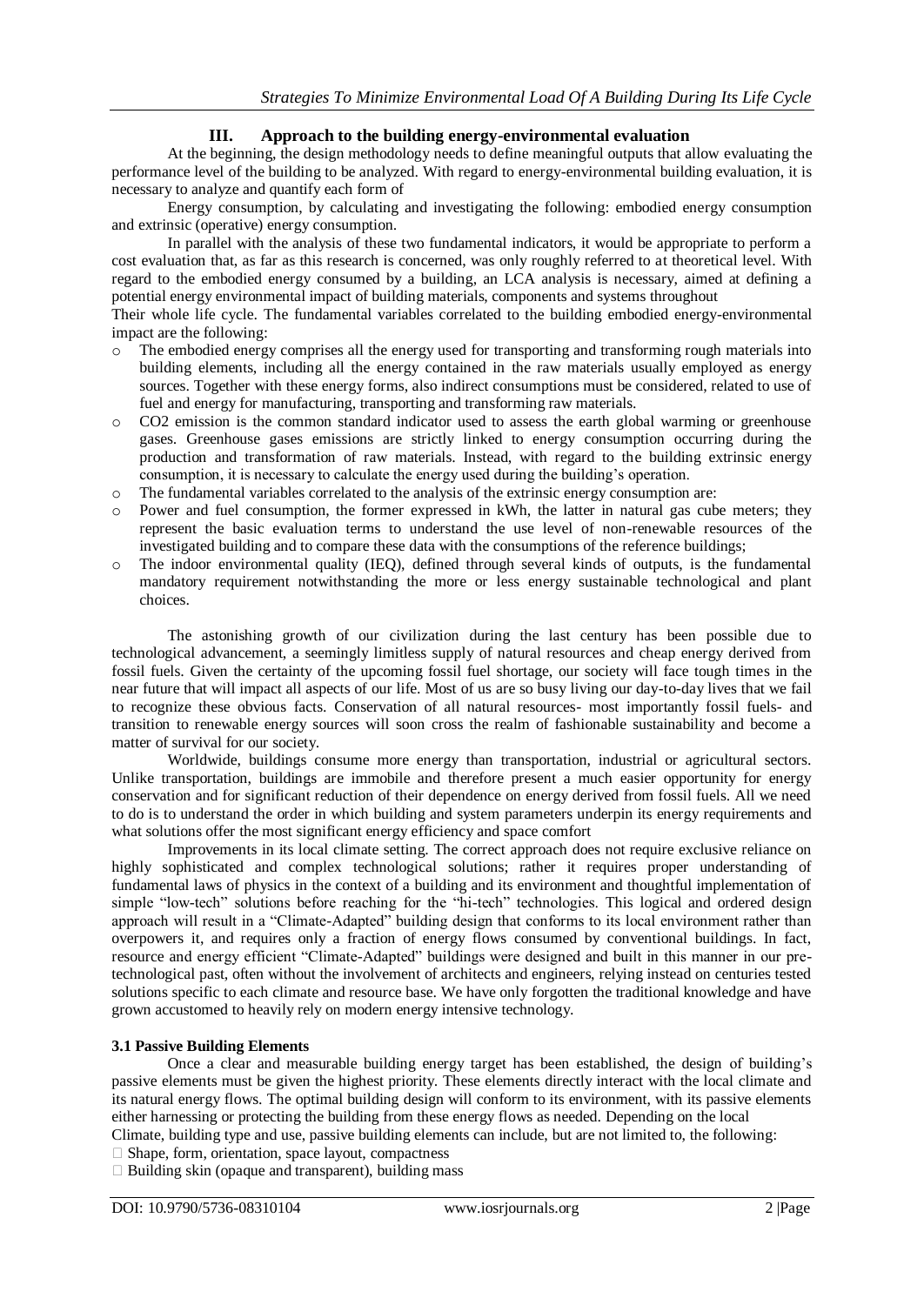For example, increased building mass can provide improved energy efficiency in continental climate regions (both tempered and hot arid) with noticeable diurnal temperature variations. The passive energy storage effects of thermal mass can be further enhanced with simple operable shading devices on windows that are kept open during periods when capturing of solar gains is desirable and closed when it is not. A well insulated compact building form with low transparent to opaque wall ratio that minimizes the heat losses to its surroundings is most suited for cold regions. A light-weight, spread out, open and airy building layout, ideally raised off the ground to induce natural cross ventilation, and combined with extensive fixed overhangs to provide protection from solar radiation and rain is best suited for hot and humid climates.

These fundamental passive design options can be further enhanced by more intricate design strategies such as passive solar heating, natural wind and/or buoyancy driven ventilation, evaporative cooling, etc. But most importantly, as described earlier, the resulting passive design has to meet or exceed a specific, stringent and measurable energy performance target. An appropriate simulation tool, capable of accurately modeling the selected passive design features will have to be used to confirm the intended performance.

#### **3.2 Active Technologies**

Active HVAC system technologies must be selected on the basis of how well they can meet space thermal comfort and indoor air quality while being as energy efficient as possible. The best design solutions meeting all of these criteria can only be achieved if the selected systems are kept as simple and as integrated with the building's passive elements as possible, and if the overall design solution fully respects and works with, Rather than against, the laws of physics. To achieve this ambitious goal the ultimate active system solution must include the following three fundamental characteristics:

- 1. Space temperature control is independent from space ventilation;
- 2. Water is used as an exclusive energy carrier, and
- 3. System operating temperatures are very close to the desired thermal comfort range

The separation between the system's temperature control and ventilation functions achieves several positive results: it simplifies the configuration of each system, allows the exclusive use of water instead or air for energy transfer, and allows for the use of an independent ventilation system (naturally or mechanically driven) providing 100% fresh air into the occupied space. Water has more than 3,000 times the energy carrying capacity per unit volume of air. Much smaller volumetric flows of water and much less pumping energy are required to deliver the same heating or cooling capacity of an air based system. Water also transfers heat much more efficiently than air, resulting in better consumption.

## **IV. Conclusion**

It is entirely feasible to significantly reduce their large impact on our diminishing energy resources and environment through two parallel shifts in the way buildings are currently designed and constructed around the world. The first shift is to approach the design of buildings from a more holistic viewpoint; one that considers the interaction

Between building's passive elements and the local climate first and foremost. The building design will then conform to its local environment, with its shape and orientation either harnessing or protecting the building from the natural energy flows at the site as needed. Through this approach, we can greatly reduce the building's energy requirements before any mechanical systems are even considered.

Once the passive building elements have been optimized we can then focus on the active or mechanically driven technologies. There are alternatives to the conventional forced-air HVAC system that will deliver superior thermal comfort and indoor air quality at significantly greater levels of efficiency. All that is required is careful consideration of fundamental laws of physics and thoughtful implementation of simple "lowtech"Solutions before reaching for the "hi-tech" technologies. This logical and ordered design approach will result in a "Climate-Adapted" building design that conforms to its local environment rather than overpowers it, and requires only a fraction of energy flows consumed by conventional buildings.

Building projects should be designed and their performance evaluated based on their life-cycle energy use, life-cycle cost and life-cycle carbon dioxide emissions.

#### **The life cycle energy use (LCE) can be expressed as:**

LCE = initial (or embodied) energy + n ·annual operating energy use, where n is the life duration of the building. It is relatively easy to estimate the energy consumption and the related carbon dioxide emissions associated with the building operation. Much more difficult is the estimation of embodied energy and related carbon dioxide emissions in building materials; it requires information about the energy used throughout the entire Manufacturing and installation process.